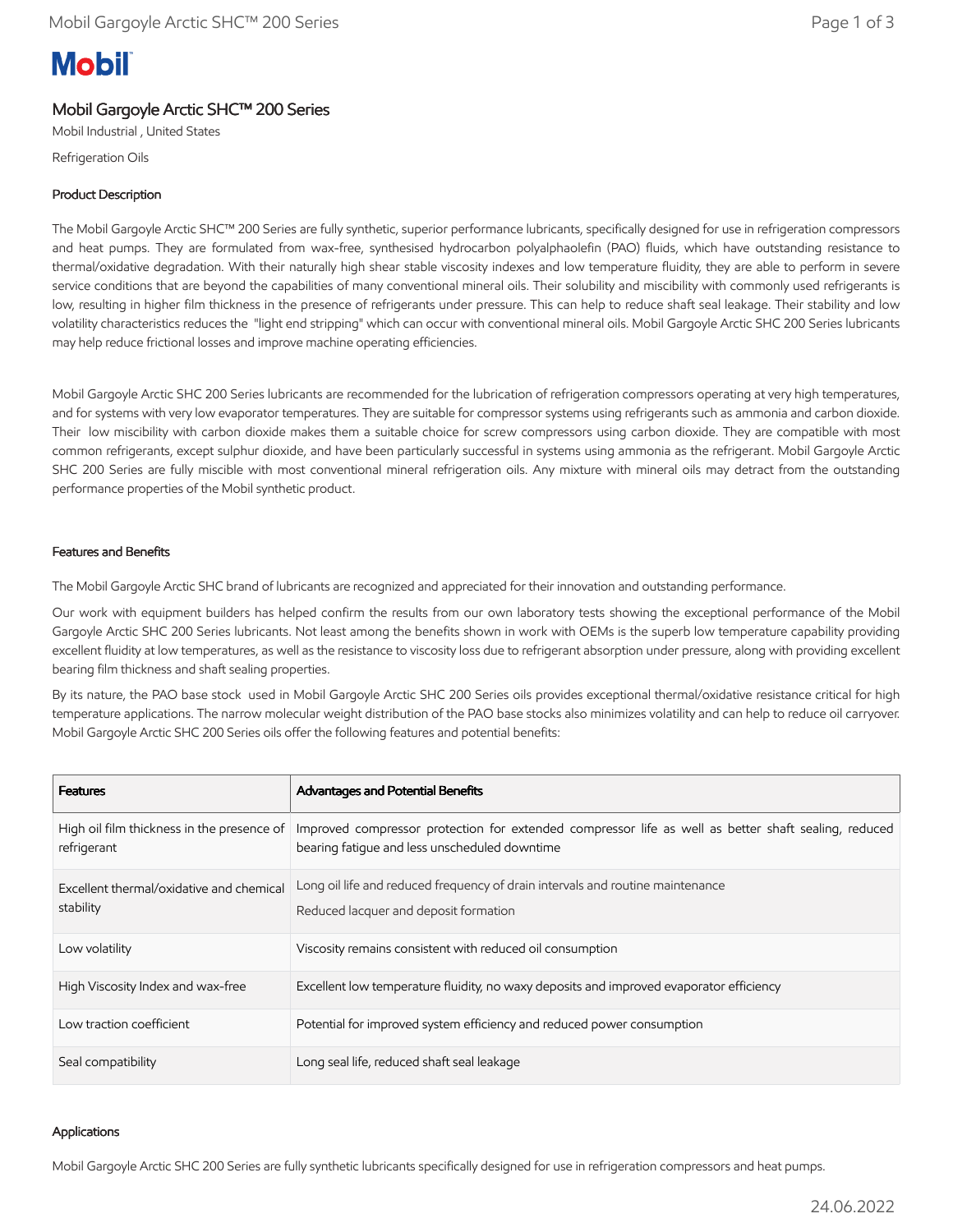Application Considerations: While Mobil Gargoyle Arctic SHC 200 Series are compatible with mineral oil products, a mixture will detract from their performance. Systems should be thoroughly flushed and cleaned when replacing a mineral product with a Mobil Gargoyle Arctic SHC 200 Series product. In the case of R22 refrigerants, guidance from the supplier of the refrigeration unit must always be sought to ensure compressor operation is suitable for efficient separation of the oil and refrigerant.

Typical applications are indicated below:

- Commercial, industrial, heat pump applications and marine refrigeration systems
- Commercial, industrial and residential heat pump applications
- Recommended for both reciprocating and rotary compressor designs
- Recommended for use with the following refrigerants: Ammonia and Carbon Dioxide

#### Specifications and Approvals

| This product is registered to the requirements of: | 224                | 226E | 228 | 230 | 234 |
|----------------------------------------------------|--------------------|------|-----|-----|-----|
| NSF <sub>H1</sub>                                  | ⌒                  | ∧    |     | ∧   | ⌒   |
| NSF HT1                                            | $\curvearrowright$ |      |     |     |     |

| This product meets or exceeds the requirements of: | 224 | 226E | 228 | 230 | 234 |
|----------------------------------------------------|-----|------|-----|-----|-----|
| FDA 21 CFR 178.3570                                |     |      |     |     | ⌒   |

#### Properties and Specifications

| Property                                              | 224          | 228            | 230            | 234          | 226E          |
|-------------------------------------------------------|--------------|----------------|----------------|--------------|---------------|
| Grade                                                 |              | <b>ISO 100</b> | <b>ISO 220</b> |              | <b>ISO 68</b> |
| Copper Strip Corrosion, 3 h, 100 C, Rating, ASTM D130 | 1A           | 1A             | 1A             | 1A           | 1A            |
| Flash Point, Cleveland Open Cup, °C, ASTM D92         | 230          | 255            | 260            | 280          | 266           |
| Foam, Sequence I, Stability, ml, ASTM D892            | $\mathbf{0}$ | $\mathbf{0}$   | $\overline{0}$ | $\mathbf{0}$ | $\mathbf{O}$  |
| Foam, Sequence I, Tendency, ml, ASTM D892             | 10           | 10             | 10             | 10           | 10            |
| Kinematic Viscosity @ 100 C, mm2/s, ASTM D445         | 5.6          | 13.7           | 25.0           | 40.0         | 10.1          |
| Kinematic Viscosity @ 40 C, mm2/s, ASTM D445          | 29.0         | 97.0           | 220            | 399          | 69.0          |
| Pour Point, °C, ASTM D97                              | $< -54$      | $-45$          | $-39$          | $-39$        | $-45$         |
| Specific Gravity, 15 C/15 C, ASTM D1298               | 0.82         | 0.84           | 0.85           | 0.85         | 0.83          |
| Viscosity Index, ASTM D2270                           | 132          | 147            | 149            | 150          | 136           |

#### Health and Safety

Health and Safety recommendations for this product can be found on the Material Safety Data Sheet (MSDS) @ [http://www.msds.exxonmobil.com/psims](http://www.msds.exxonmobil.com/psims/psims.aspx)